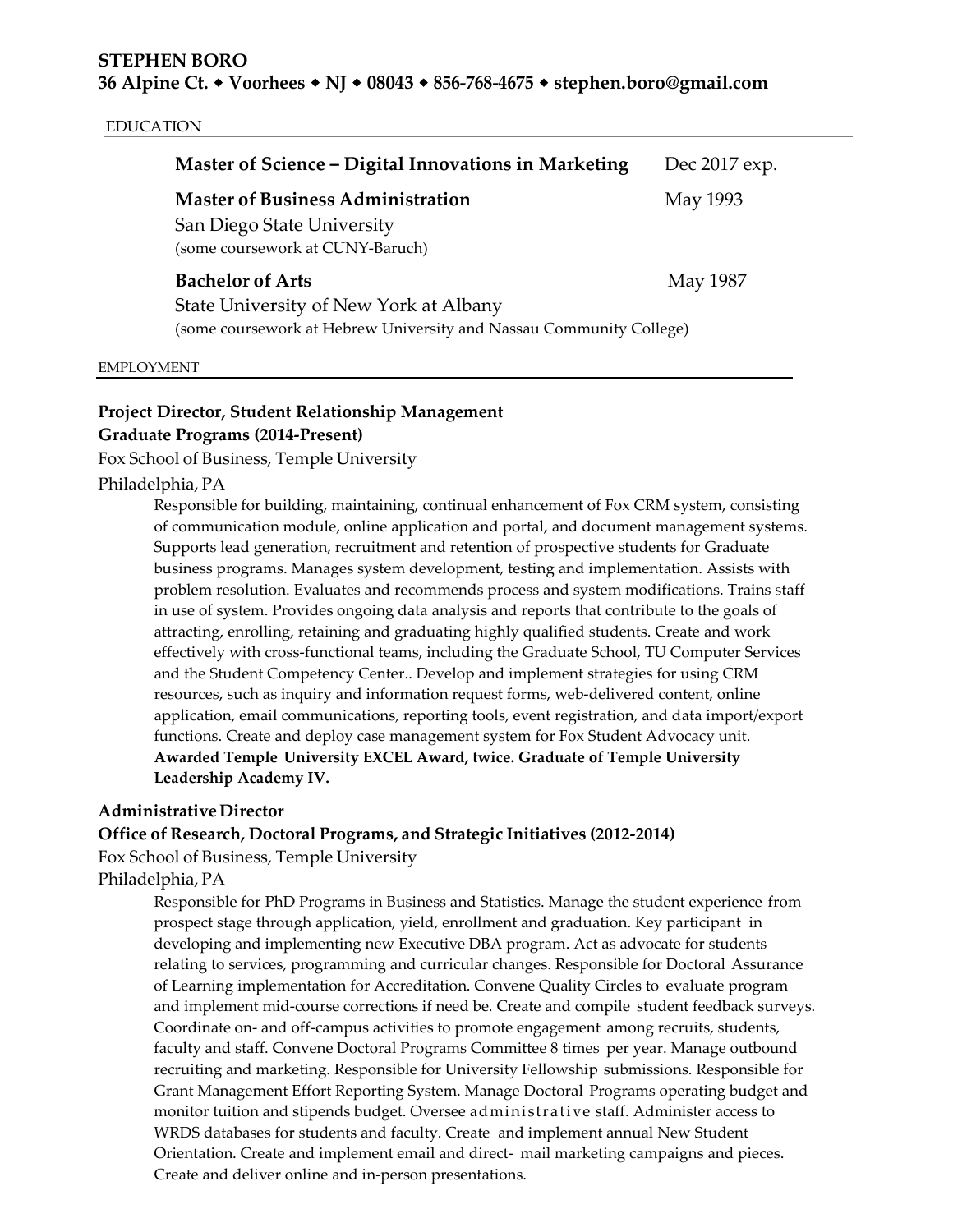# **STEPHEN BORO - 2**

# **Senior Associate Director, Graduate Enrollment Management (2008-2012) Associate Director, Graduate Admissions and Recruitment (2005-2008)**

Fox School of Business, Temple University

# Philadelphia, PA

Manage staff of 7 employees. Act for Director in her absence. Manage extensive international travel to recruit and interview candidates. Manage application process for over 1300 applicants annually. Work closely with prospects and applicants to advise appropriately and effectively about programs and course offerings. Advise prospects on admission requirements and related issues. Analyze and streamline admissions process. Serve on Admissions Committee. Responsible for accreditation and rankings data reporting. Serve on Fox 360 committee. Functional Lead on university-wide Banner Project, primarily for Recruiting and Admissions. Create and deliver Banner training for Recruiting and Admissions. Promote Fox with employers at a variety of events. Create and/or interpret university policy. Oversee structural re-organization of department into separate Recruitment and Admissions Operations teams. Implemented and manage large-scale online electronic student record database initiative 'Apply Yourself'. Coordinate functions with Computer Services, Bursar, Student Records and Department Chairs. Created and implemented annual marketing plan, including recommendations for media buys, content, and quantity. Wrote ad copy and radio scripts for production. In conjunction with Director, coordinate annual recruiting strategy and multichannel marketing plan.

### **Business Developer(2004-2005)**

RegOnline

### Voorhees, NJ

Open the East Coast office of international event Management Company with goal of increasing share of Higher Education market. Create and implement marketing plan to increase revenues. Advise company president on trends in market. Research and develop integrated strategies for adding business. Attend trade shows and academic conferences, qualify prospects, assist leads with thorough analysis of business process, shepherd new clients through successful event creation and completion. Conduct live and web-based demonstrations.

### **Project Director(2002-2004)**

## Student Affairs

## **Information Technology Consultant (1997-2004)**

### Career Services

San Diego State University

Direct large-scale special projects for Division of Student Affairs and Career Services reporting directly to Dean of Students. Advise on short- and long-range strategic policy. Act as resource for wide range of issues. Coordinate multiple overlapping projects. Act as liaison between Business Affairs, Academic Affairs, and Student Affairs. Analyze and critique business processes to increase revenue and efficiency. Coordinate departmental technology and marketing plans. Design and present formal workshops to staff, students and community. Train staff in effective use of technology. Manage Career Services Resource Room. Supervise eight student assistants. Assist students in career and academic planning. Project Lead in design of interactive career office software. Produce multimedia tutorials.

Develop and deliver presentations. Evaluate benchmarking results and implement changes. **Recipient of Student Affairs Collaboration Award and Unsung Hero Award.**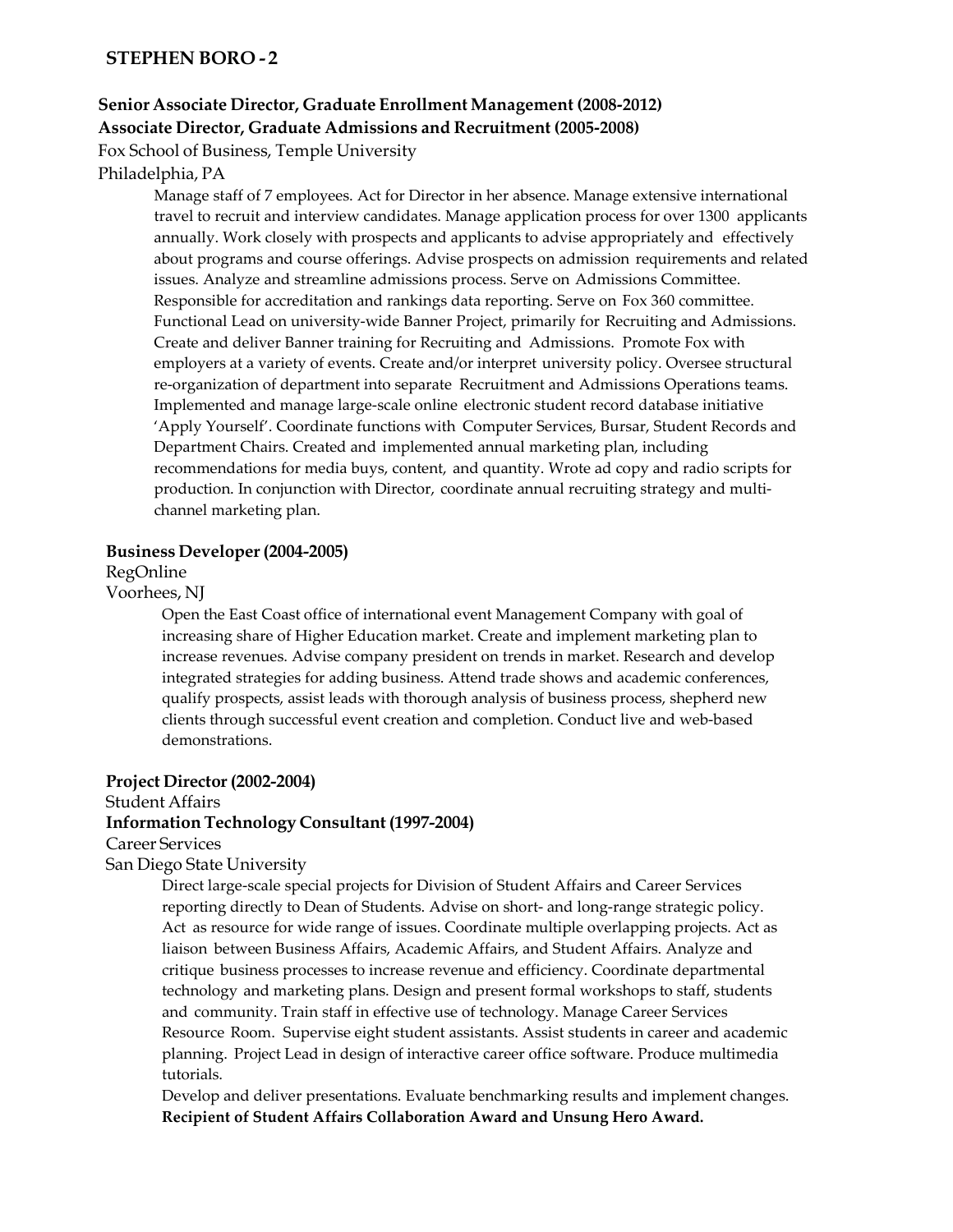# **STEPHEN BORO - 3**

### **Associate (1995-1997)**

Success Profiles Consulting

San Diego, CA

Benchmarking and Service Quality consulting firm. Designed methodology for business consulting surveys. Responsible for large international project coordination, systems and data analysis, and presentation preparation. Oversaw web site maintenance and design. Extensive experience in HTML and forms design. Use cutting edge techniques for gathering, tabulating and analyzing data.

**Clients included:** KPMG Consulting, TaylorMade Golf, Hitachi, Kennedy Space Center, TJMaxx/Marshalls, BellSouth, Hamilton Hallmark, Australian AirExpress, Padre Dam Water District.

# **Owner/Operator(1993-1999)**

### Computer Systems Consulting

## San Diego, CA

Owned and operated computer training/consulting company. Install, train, and systems analysis on contract basis. Instruct groups in use of complex software. Set-up small business networks. Responsible for out-sourced database services. Diagnose and resuscitate failing systems. Write custom programs for clients. Recommend and implement proposals resulting in thousands of dollars of savings to clients.

**Clients included:** Harcourt Brace Publishers, Western Association of Colleges and Employers, Leeds & Strauss Developers, Werth Sanitary Supply, ErrorAnalysis Consulting.

## **Supervisor(1993-1995)**

Barnes & Noble Booksellers

Rancho Bernardo, CA

Oversee banking functions and deposits for \$3 million sales volume. Monitor controllable expenses to maintain budget. Positively manage difficult customer service issues. Assist in meeting and exceeding sales plan. Train and develop staff of 20+. Train employees in use of proprietary POS/Inventory computers. Act for Store Manager in his absence. Determine appropriate inventory levels for areas of responsibility. Serve as liaison between sales staff and management. Reconcile daily sales and analyzed figures to calculate profitability.

Produce schedules to insure appropriate staffing. Merchandise store displays creatively to increase sales.

# **Financial Officer (1993)**

# Coleman College

La Mesa, CA

Administer \$6 million budget. Supervise staff of seven. Anchor college strategic planning team. Review, recommend, and implement college-wide policies and procedures. Oversee accounting and disbursement of over \$5 million in Federal Grant and Loan aid. Manage accounts receivable to minimize bad debts. Supervise college benefits administration. Coordinate accounting functions with institution's CPA. Report directly to President and Board of Trustees.